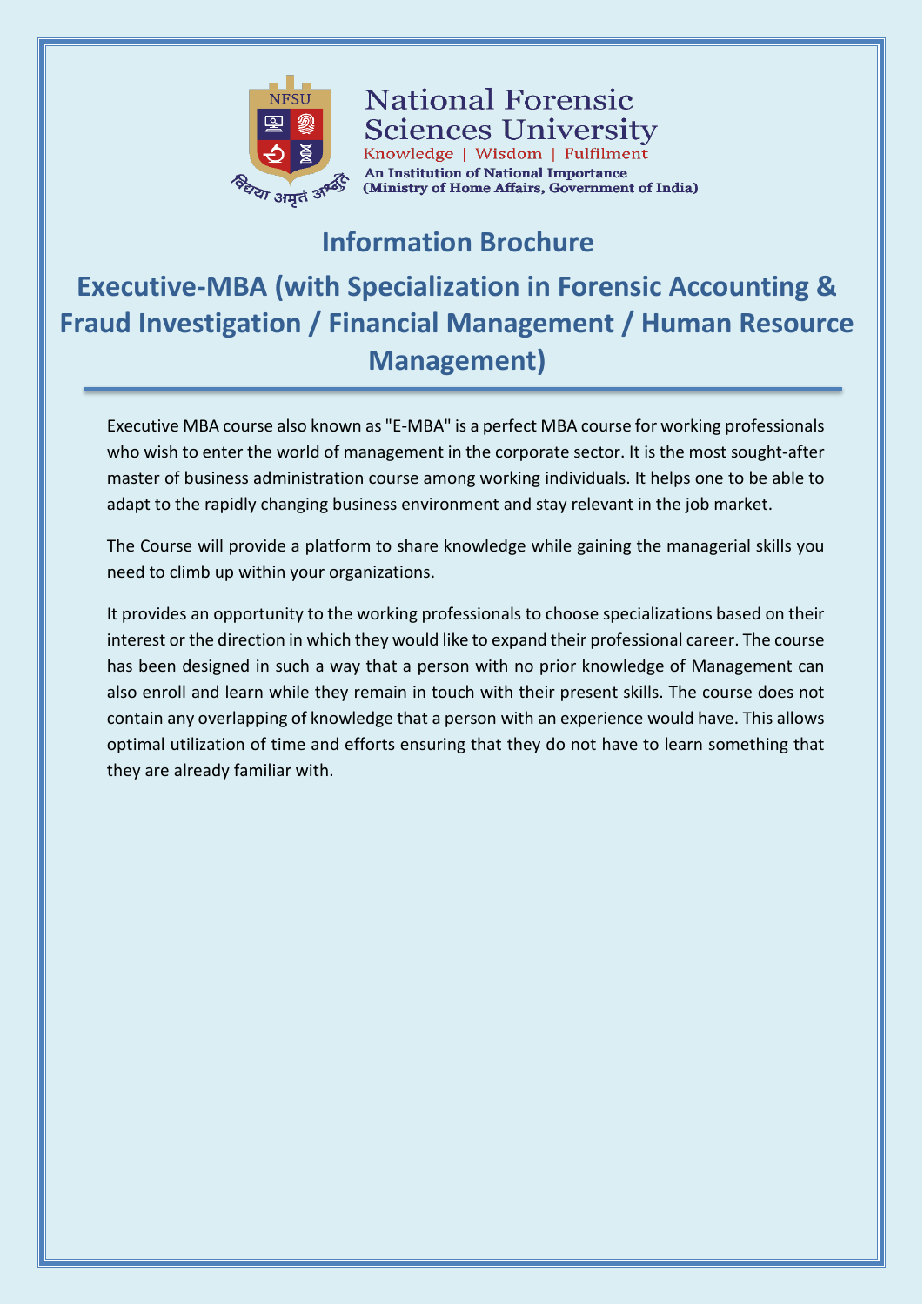### **Course Structure**

| Semester-I                                                                   |                                                                               |                                                   |                                                                      |                                                          |                                                             |  |
|------------------------------------------------------------------------------|-------------------------------------------------------------------------------|---------------------------------------------------|----------------------------------------------------------------------|----------------------------------------------------------|-------------------------------------------------------------|--|
| <b>Course Name</b>                                                           | <b>Forensic Accounting &amp; Fraud</b><br>Investigation                       |                                                   | <b>Human Resource Management</b>                                     |                                                          | <b>Financial Management</b>                                 |  |
| Paper $-1$                                                                   | Entrepreneurship Management                                                   |                                                   | <b>Entrepreneurship Management</b>                                   |                                                          | <b>Entrepreneurship Management</b>                          |  |
| Paper $-2$                                                                   | <b>Business strategy</b>                                                      |                                                   | <b>Business Strategy</b>                                             |                                                          | <b>Business Strategy</b>                                    |  |
| Paper $-3$                                                                   | <b>Financial Accounting &amp;</b><br>Auditing                                 | <b>International Human Resource</b><br>Management |                                                                      | <b>Financial Management</b>                              |                                                             |  |
| Paper $-4$                                                                   | Introductions to Forensic<br><b>Accounting &amp; Fraud</b><br>Investigation   |                                                   | <b>Recruitment and Selection</b>                                     |                                                          | Management of Financial Services                            |  |
| Paper $-5$                                                                   | Introduction to Forensic<br>Science & Law                                     | & Law                                             | Introduction to Forensic Science                                     | & Law                                                    | Introduction to Forensic Science                            |  |
| Paper $-6$                                                                   | Quantitative Techniques &<br><b>Research Methodology</b>                      |                                                   | Quantitative Techniques &<br><b>Research Methodology</b>             | Quantitative Techniques &<br><b>Research Methodology</b> |                                                             |  |
| Semester-II                                                                  |                                                                               |                                                   |                                                                      |                                                          |                                                             |  |
| <b>Forensic Accounting&amp; Fraud</b><br><b>Course Name</b><br>Investigation |                                                                               |                                                   | <b>Human Resource Management</b>                                     |                                                          | <b>Financial Management</b>                                 |  |
|                                                                              | Modern Concepts of Forensic<br>Paper $-1$<br>Accounting & Fraud Investigation |                                                   | Organizational Development &<br>Change                               |                                                          | Derivatives and Risk<br>Management                          |  |
| Database Management &<br>Paper $-2$<br>Visualization                         |                                                                               |                                                   | <b>Compensation Management</b>                                       |                                                          | International Finance and<br>Foreign Exchange<br>Management |  |
| Paper $-3$<br><b>Fraud Analytics</b>                                         |                                                                               |                                                   | Labour Legislations-I                                                |                                                          | Database Management and<br>Visualization                    |  |
| Paper $-4$                                                                   | <b>Digital Forensics and Questions</b><br><b>Document Examination</b>         |                                                   | Labour Legislations-II                                               |                                                          | <b>Strategic Financial</b><br>Management                    |  |
| Paper $-5$                                                                   | Introduction to Python and R                                                  |                                                   | <b>Employee Relationship</b><br>Management & Industrial<br>Relations |                                                          | <b>Financial Analytics &amp;</b><br>Modeling                |  |
| Paper $-6$                                                                   | Psychology of Fraud                                                           |                                                   | <b>Stress Management and Work Life</b><br><b>Balance</b>             |                                                          | Project Planning & Control                                  |  |

**Semester – III Capstone Project.**